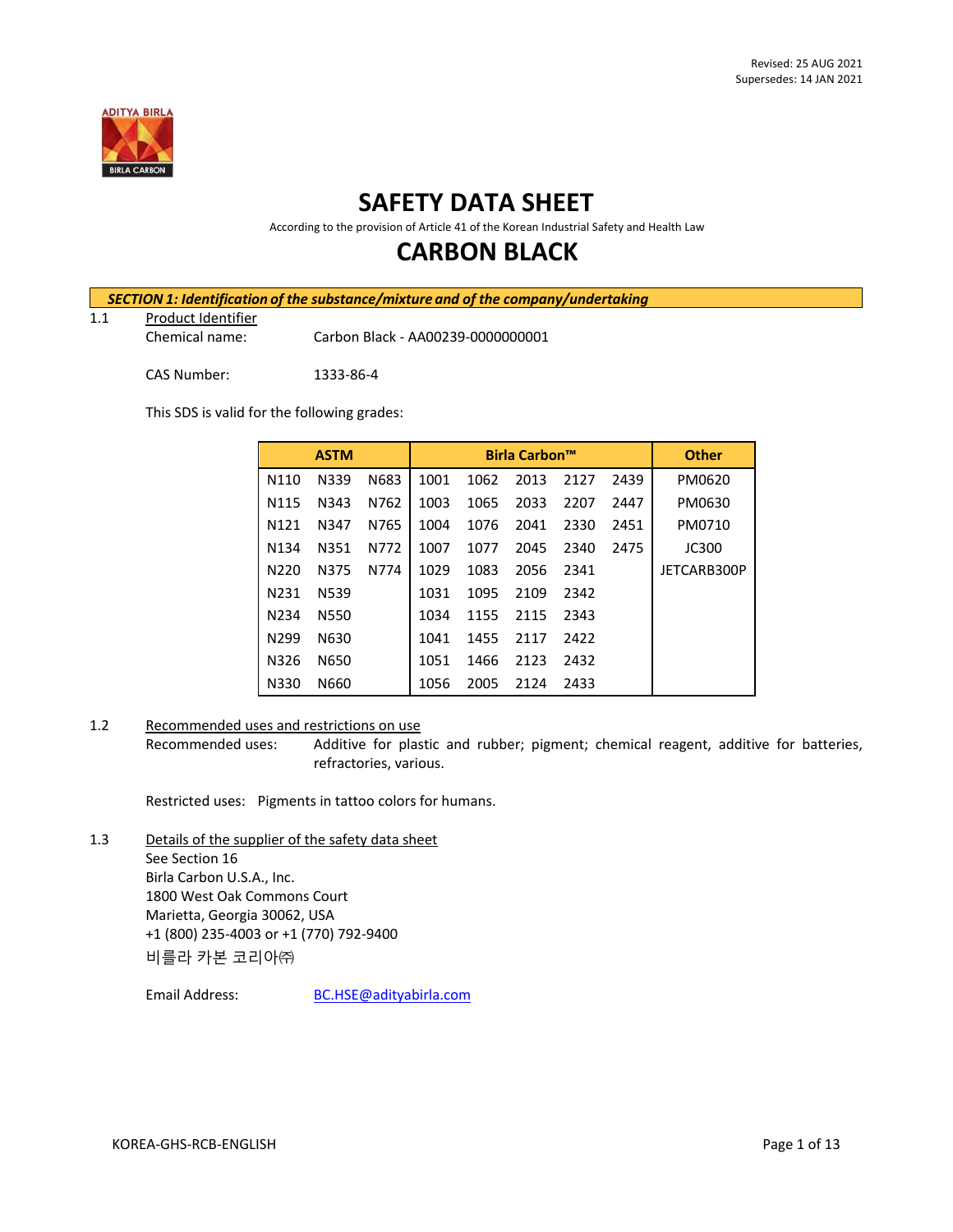### Emergency Telephone Numbers:

|               | <b>Global Incident Response Hotline</b> |                    |                   |                     |                 |  |  |
|---------------|-----------------------------------------|--------------------|-------------------|---------------------|-----------------|--|--|
| Argentina     | +54 11 5219 8871                        | China/Asia Pacific | +86 4001 2035 72  | Americas            | +1 760 476 3961 |  |  |
| Australia     | +61 280 363 166                         | Korea              | +82 070 4732 5813 | Asia Pacific        | +1 760 476 3960 |  |  |
| <b>Brazil</b> | +55 11 4349 1907                        | Mexico             | +52 55 41696225   | Europe              | +1 760 476 3962 |  |  |
| Chile         | +56 44 8905208                          | Peru               | +51 1 708 5593    | Middle East/Africa  | +1 760 476 3959 |  |  |
| Colombia      | +57 1 344 1317                          | Thailand           | +66 2105 6177     | Non-Region Specific | +1 760 476 3971 |  |  |
| China         | +86 4001 2001 74                        | United Kingdom     | +0 800 680 0425   | US & Canada         | +1 866 519 4752 |  |  |

| <b>SECTION 2: Hazard(s) Identification</b> |  |                                                                                                                                   |  |  |
|--------------------------------------------|--|-----------------------------------------------------------------------------------------------------------------------------------|--|--|
| Classification of the substance or mixture |  |                                                                                                                                   |  |  |
| Korea:                                     |  |                                                                                                                                   |  |  |
|                                            |  |                                                                                                                                   |  |  |
|                                            |  |                                                                                                                                   |  |  |
|                                            |  |                                                                                                                                   |  |  |
|                                            |  | None                                                                                                                              |  |  |
|                                            |  |                                                                                                                                   |  |  |
|                                            |  | None                                                                                                                              |  |  |
|                                            |  | None                                                                                                                              |  |  |
|                                            |  |                                                                                                                                   |  |  |
|                                            |  | None                                                                                                                              |  |  |
|                                            |  | Not a hazardous substance<br>Label elements<br>Pictogram:<br>Signal Word:<br>Hazard Statement:<br><b>Precautionary Statement:</b> |  |  |

## 2.3 Other hazards

This substance is classified as hazardous as a combustible dust by the United States 2012 OSHA Hazard Communication Standard (29 CFR 1910.1200) and the Canadian Hazardous Products Regulation (HPR) 2015. The signal word, hazard statement and precautionary statements in the United States and Canada are: WARNING May form combustible dust concentrations in air. Keep away from all ignition sources including heat, sparks and flame. Prevent dust accumulations to minimize explosion hazard. Do not expose to temperatures above 300°C. Hazardous products of combustion can include carbon monoxide, carbon dioxide, oxides of sulfur, and organic products.

| Principle Routes of Exposure: | Inhalation, eye, skin.                                                                                                                                         |
|-------------------------------|----------------------------------------------------------------------------------------------------------------------------------------------------------------|
| Eye:                          | May cause reversible mechanical irritation.                                                                                                                    |
| Skin:                         | May cause mechanical irritation, soiling, and drying of skin. No cases of sensitization<br>in humans have been reported.                                       |
| Inhalation:                   | Dust may be irritating to the respiratory tract. Provide local exhaust ventilation. See<br>Section 8.                                                          |
| Ingestion:                    | Adverse health effects are not expected.                                                                                                                       |
| Carcinogenicity:              | Carbon black is listed by the International Agency for Research on Cancer (IARC) as a<br>Group 2B substance (possibly carcinogenic to humans). See Section 11. |

| <b>SECTION 3: Composition/information on ingredients</b> |      |  |
|----------------------------------------------------------|------|--|
| Substance                                                |      |  |
| Carbon Black (amorphous)                                 | 100% |  |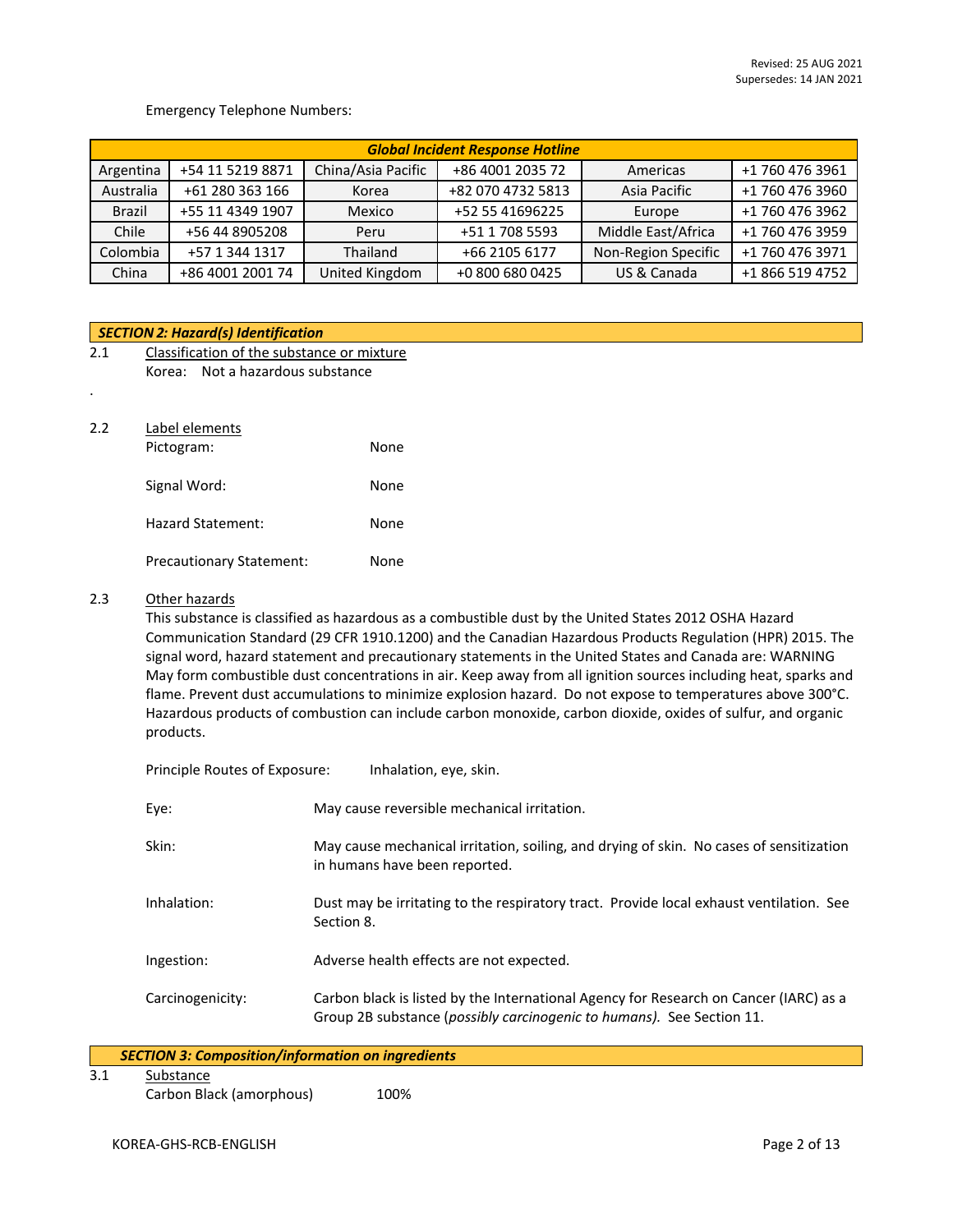CAS Number: 1333-86-4

|       | <b>SECTION 4: First-aid measures</b>                                                                                                                                                                                                                                                                       |                                                                                                                                                                                                                                                |  |  |  |  |
|-------|------------------------------------------------------------------------------------------------------------------------------------------------------------------------------------------------------------------------------------------------------------------------------------------------------------|------------------------------------------------------------------------------------------------------------------------------------------------------------------------------------------------------------------------------------------------|--|--|--|--|
| 4.1   | Description of first-aid measures                                                                                                                                                                                                                                                                          |                                                                                                                                                                                                                                                |  |  |  |  |
|       | Inhalation:                                                                                                                                                                                                                                                                                                | Take affected persons into fresh air. If necessary, restore normal breathing through standard<br>first aid measures.                                                                                                                           |  |  |  |  |
|       | Skin:                                                                                                                                                                                                                                                                                                      | Wash skin with mild soap and water. If symptoms persist, seek medical attention.                                                                                                                                                               |  |  |  |  |
|       | Eye:                                                                                                                                                                                                                                                                                                       | Rinse eyes thoroughly with large volumes of water keeping eyelids open. If symptoms develop,<br>seek medical attention.                                                                                                                        |  |  |  |  |
|       | Ingestion:                                                                                                                                                                                                                                                                                                 | Do not induce vomiting. If conscious, give several glasses of water. Never give anything by<br>mouth to an unconscious person.                                                                                                                 |  |  |  |  |
| 4.2   | Symptoms:                                                                                                                                                                                                                                                                                                  | Most important symptoms, both acute and delayed<br>Irritating to the eyes and respiratory tract if exposed above the occupational exposure limits.<br>See Section 2.                                                                           |  |  |  |  |
| 4.3   | Note to physicians:                                                                                                                                                                                                                                                                                        | Indication of any immediate medical attention and special treatment needed<br>Treat symptomatically                                                                                                                                            |  |  |  |  |
|       | <b>SECTION 5: Fire-fighting measures</b>                                                                                                                                                                                                                                                                   |                                                                                                                                                                                                                                                |  |  |  |  |
| 5.1   | <b>Extinguishing media</b>                                                                                                                                                                                                                                                                                 |                                                                                                                                                                                                                                                |  |  |  |  |
|       |                                                                                                                                                                                                                                                                                                            | Use foam, carbon dioxide ( $CO2$ ), dry chemical, or water fog. A fog spray is recommended if water is used.                                                                                                                                   |  |  |  |  |
|       |                                                                                                                                                                                                                                                                                                            |                                                                                                                                                                                                                                                |  |  |  |  |
| 5.2   |                                                                                                                                                                                                                                                                                                            | Unsuitable extinguishing media<br>Do not use high pressure media which could cause the formation of a potentially explosible dust-air mixture.                                                                                                 |  |  |  |  |
| 5.3   | Special hazards arising from the substance or mixture<br>It may not be obvious that carbon black is burning unless the material is stirred and sparks are apparent. Carbon<br>black that has been on fire should be closely observed for at least 48 hours to ensure no smoldering material is<br>present. |                                                                                                                                                                                                                                                |  |  |  |  |
| 5.4   | <b>Hazardous Combustion Products</b><br>Carbon monoxide (CO), carbon dioxide (CO <sub>2</sub> ), and oxides of sulfur.                                                                                                                                                                                     |                                                                                                                                                                                                                                                |  |  |  |  |
| 5.5   | Advice for fire fighters<br>Wear full protective firefighting gear, including self-contained breathing apparatus (SCBA). Wet carbon black<br>produces very slipper walking surfaces.                                                                                                                       |                                                                                                                                                                                                                                                |  |  |  |  |
|       |                                                                                                                                                                                                                                                                                                            | <b>SECTION 6: Accidental release measures</b>                                                                                                                                                                                                  |  |  |  |  |
| 6.1   |                                                                                                                                                                                                                                                                                                            | Personal precautions, protective equipment and emergency procedures<br>Wet carbon black produces slippery walking surfaces. Avoid dust formation. Wear appropriate personal<br>protective equipment and respiratory protection. See Section 8. |  |  |  |  |
| $6.2$ | <b>Environmental precautions</b><br>Carbon black poses no significant environmental hazards. Contain spilled product on land, if possible. As a<br>matter of good practice, minimize contamination of sewage water, soil, groundwater, drainage systems, or<br>bodies of water.                            |                                                                                                                                                                                                                                                |  |  |  |  |
| 6.3   |                                                                                                                                                                                                                                                                                                            | Methods and materials for containment and cleaning up                                                                                                                                                                                          |  |  |  |  |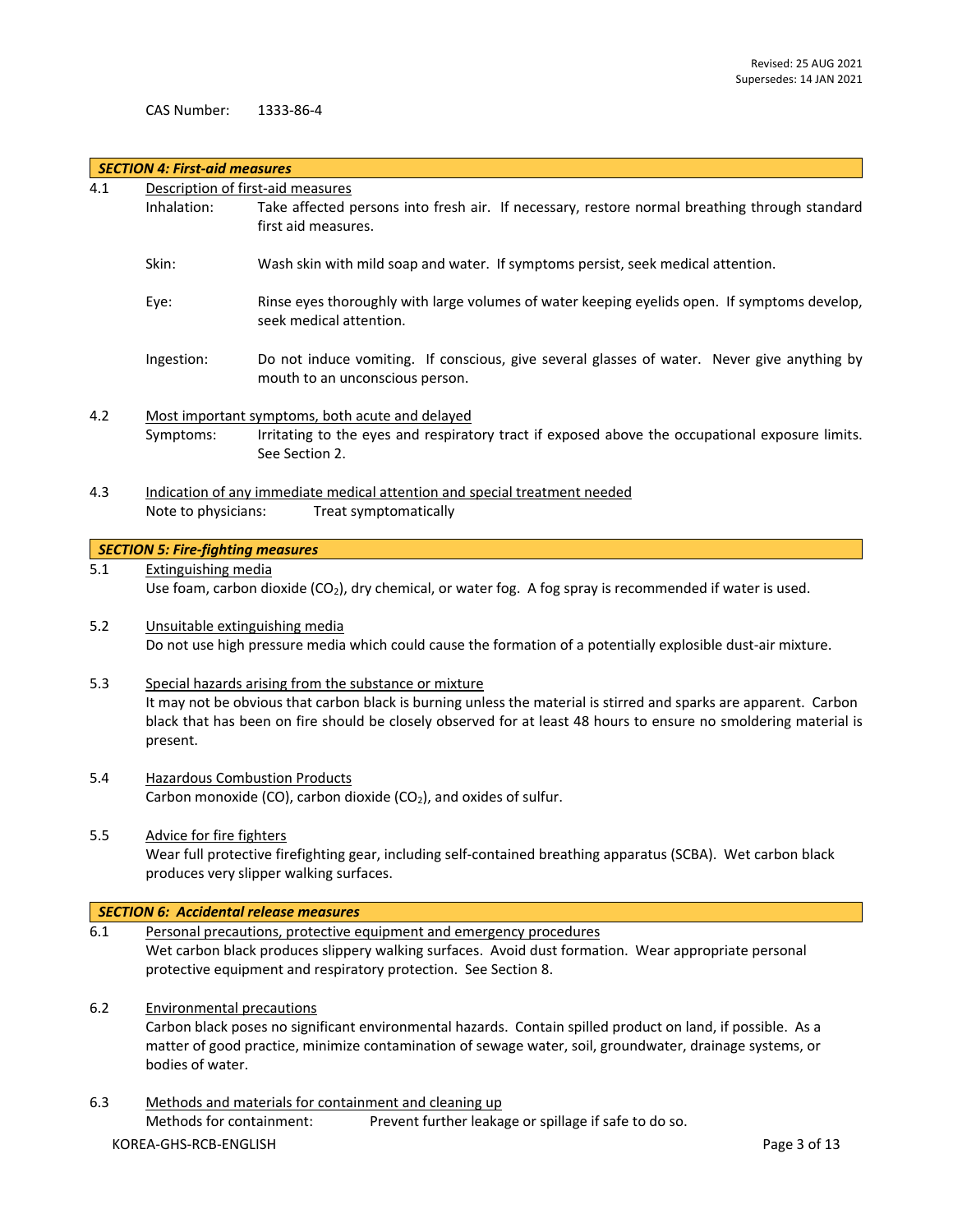Methods for cleaning up: Small spills should be vacuumed when possible. Dry sweeping is not recommended. A vacuum equipped with high efficiency particulate air (HEPA) filtration is recommended. If necessary, light water spray will reduce dust for dry sweeping. Large spills may be shoveled into containers. See Section 13.

## *SECTION 7: Handling and storage*

## 7.1 Precautions for safe handling

Avoid dust formation. Do not breathe dust. Provide appropriate local exhaust to minimize dust formation. Do not use compressed air.

Take precautionary measures against static discharges. Provide adequate precautions, such as electrical grounding and bonding, or inert atmospheres. Grounding of equipment and conveying systems may be required under certain conditions. Safe work practices include the elimination of potential ignition sources in proximity to carbon black dust; good housekeeping to avoid accumulations of dust on all surfaces; appropriate exhaust ventilation design and maintenance to control airborne dust levels to below the applicable occupational exposure limit. If hot work is required, the immediate work area must be cleared of carbon black dust.

## 7.2 Conditions for safe storage, including any incompatibilities

Storage conditions: Keep in a dry, cool, and well-ventilated location. Store away from heat, ignition sources, and strong oxidizers.

> Carbon black is not classifiable as a Division 4.2 self-heating substance under the UN test criteria. However, current UN criteria for determining if a substance is self-heating is volume dependent. This classification may not be appropriate for large volume storage container.

> Before entering vessels and confined spaces containing carbon black, test for adequate oxygen, flammable gases and potential toxic air contaminants. Do not allow dust to accumulate on surfaces.

Incompatible materials: Strong oxidizers.

#### *SECTION 8: Exposure controls/personal protection*

## 8.1 Control parameters

Exposure guidelines: Representative occupational exposure limits currently available for carbon black (CAS number: 1333-86-4). Country listing is not all inclusive.

| Country            | Concentration, mg/m3                                    |
|--------------------|---------------------------------------------------------|
| Argentina          | 3.5, TWA                                                |
| Australia          | 3.0, TWA, inhalable                                     |
| <b>Belgium</b>     | 3.6, TWA                                                |
| Brazil             | 3.5, TWA                                                |
| Canada (Ontario)   | 3.0 TWA, inhalable                                      |
| China              | 4.0, TWA 8.0, TWA, STEL (15 min)                        |
| Colombia           | 3.0, TWA, inhalable                                     |
| Czech Republic     | 2.0, TWA                                                |
| Egypt              | 3.5, TWA                                                |
| Finland            | 3.5, TWA; 7.0, STEL                                     |
| France – INRS      | 3.5, TWA/VME inhalable                                  |
| Germany - BeKGS527 | 0.5, TWA, respirable; 2.0, TWA, inhalable (DNEL values) |
| Hong Kong          | 3.5, TWA                                                |
| Indonesia          | 3.5, TWA/NABs                                           |
| Ireland            | 3.5, TWA; 7.0, STEL                                     |
|                    |                                                         |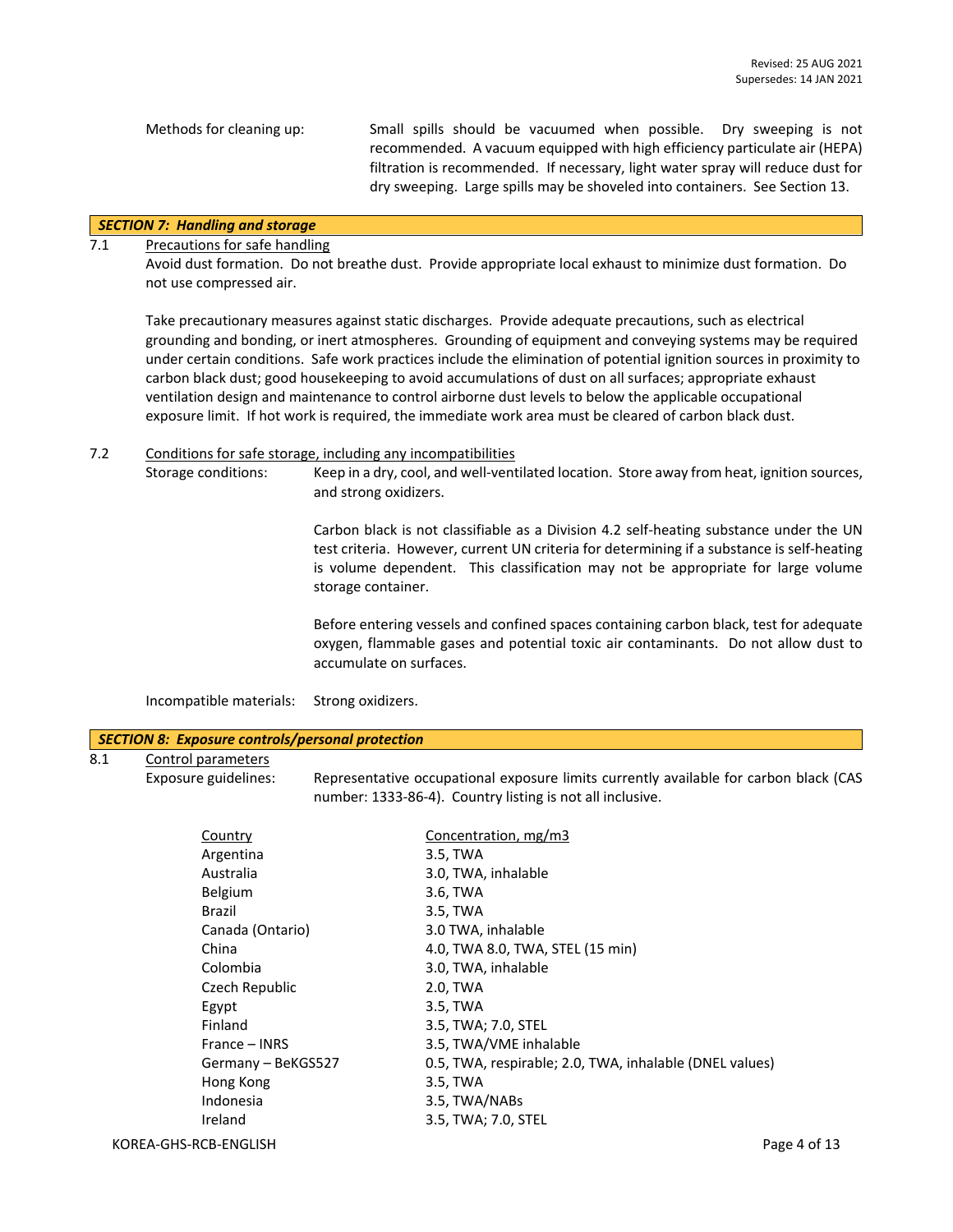| Italy                | 3.5, TWA, inhalable                       |
|----------------------|-------------------------------------------|
| Japan – MHLW         | 3.0                                       |
| Japan – SOH          | 4.0, TWA; 1.0, TWA, respirable            |
| Korea                | 3.5, TWA                                  |
| Malaysia             | 3.5, TWA                                  |
| Mexico               | 3.5, TWA                                  |
| Russia               | 4.0, TWA                                  |
| Spain                | 3.5, TWA (VLA-ED)                         |
| Sweden               | 3.0, TWA                                  |
| United Kingdom       | 3.5, TWA, inhalable; 7.0, STEL, inhalable |
| EU REACH DNEL        | 2.0, TWA, inhalable; 0.5, TWA respirable  |
| <b>United States</b> | 3.5, TWA, OSHA-PEL                        |
|                      | 3.0, TWA, ACGIH-TLV®, inhalable           |
|                      | 3.5, TWA, NIOSH-REL                       |
|                      |                                           |

\*Please consult the current version of the standard or regulation that may apply to your operations.

| $\mathsf{ACGIH}^\circledast$ | American Conference of Governmental Industrial Hygienists         |
|------------------------------|-------------------------------------------------------------------|
| mg/m3                        | milligrams per cubic meter                                        |
| DNEL                         | Derived no-effect level                                           |
| NIOSH                        | National Institute for Occupational Safety and Health             |
| OSHA                         | Occupational Safety and Health Administration                     |
| PEL.                         | permissible exposure limit                                        |
| <b>REL</b>                   | recommended exposure limit                                        |
| STEL                         | short-term exposure limit                                         |
| TLV                          | threshold limit value                                             |
| TWA                          | time weighted average, eight (8) hours unless otherwise specified |

Predicted No Effect Concentration: Not applicable

#### 8.2 Exposure controls

Engineering controls: Use process enclosures and/or exhaust ventilation to keep airborne dust concentrations below the occupational exposure limit.

### Personal Protective Equipment (PPE)

Respiratory: Approved air purifying respirator (APR) should be used where airborne dust concentrations are expected to exceed occupational exposure limits. Use a positivepressure, air supplied respirator if there is any potential for uncontrolled release, exposure levels are not known, or in circumstances where APRs may not provide adequate protection.

> When respiratory protection is required to minimize exposures to carbon black, programs should follow the requirements of the appropriate governing body for the country, province or state. Selected references to respiratory protection standards are provided below:

- OSHA 29CFR1910.134, Respiratory Protection
- CR592 Guidelines for Selection and Use of Respiratory Protective Devices (CEN)
- German/European Standard DIN/EN 143, Respiratory Protective Devices for Dusty Materials (CEN)

Hand protection: Wear protective gloves. Use a barrier cream. Wash hands and skin with mild soap and water.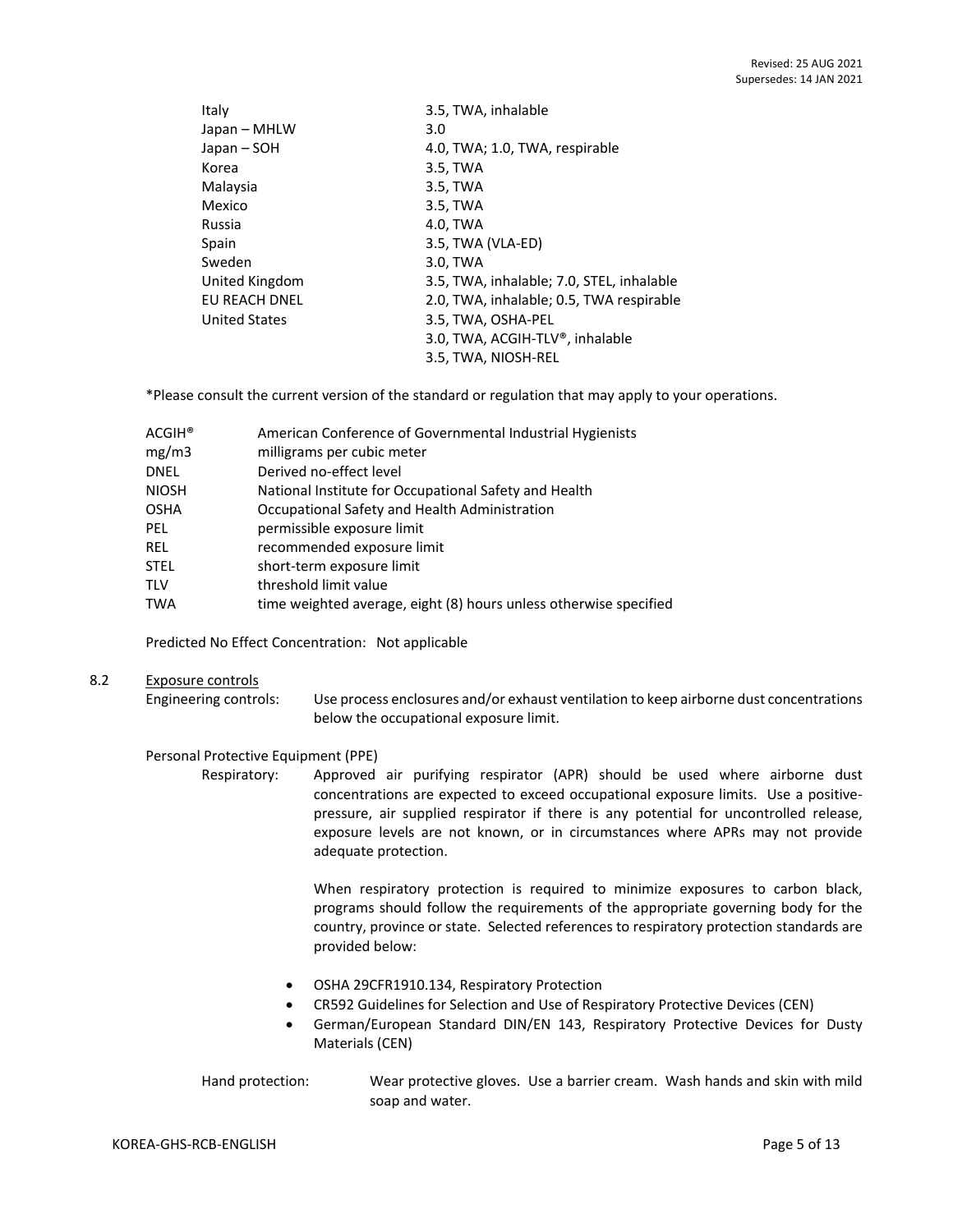Eye/face protection: Wear safety glasses or goggles.

Skin protection: Wear general protective clothing to minimize skin contact. Wash clothing daily. Work clothes should not be taken home.

Environmental exposure controls: in accordance with all local legislation and permit requirements.

| Information on basic physical and chemical properties |                                                                                      |
|-------------------------------------------------------|--------------------------------------------------------------------------------------|
| Appearance:                                           | powder or pellet                                                                     |
| Color:                                                | black                                                                                |
| Odor:                                                 | odorless                                                                             |
| Odor threshold:                                       | not applicable                                                                       |
| Melting point/freezing point:                         | not applicable                                                                       |
| Boiling point/range:                                  | not applicable                                                                       |
| Vapor pressure:                                       | not applicable                                                                       |
| Vapor Density:                                        | not applicable                                                                       |
| Oxidizing properties:                                 | not applicable                                                                       |
| Flash Point:                                          | not applicable                                                                       |
| Flammability:                                         | not flammable                                                                        |
| Explosive properties:                                 | Dust may form explosible mixture in air                                              |
| Explosion limits (air):                               |                                                                                      |
| Upper:                                                | not available                                                                        |
| Lower:                                                | 50 $g/m^3$ (dust)                                                                    |
| Evaporation rate:                                     | not applicable                                                                       |
| Density: (20ºC):                                      | $1.7 - 1.9$ g/cm <sup>3</sup>                                                        |
| Bulk density:                                         | 1.25-40 lb/ft <sup>3</sup> , 20-640 kg/m <sup>3</sup>                                |
| Pellets:                                              | 200-680 kg/m <sup>3</sup>                                                            |
| Powder (fluffy):                                      | 20-380 kg/m <sup>3</sup>                                                             |
| Solubility (in Water):                                | insoluble                                                                            |
| pH value: (ASTM 1512):                                | 4-11 [50 g/l water, 68ºF (20ºC)]                                                     |
| Partition coefficient (n-octanol/water):              | not applicable                                                                       |
| Viscosity:                                            | not applicable                                                                       |
| Decomposition temperature:                            | not applicable                                                                       |
| Auto-ignition temperature:                            | $>140$ <sup>o</sup> C                                                                |
| Minimum Ignition temperature:                         | >500°C (BAM Furnace)(VDI 2263)                                                       |
|                                                       | >315ºC (Godberg-Greenwald Furnace)(VDI 2263)                                         |
| Minimum ignition energy:                              | >10,000 mJ (VDI 2263)                                                                |
| Ignition energy:                                      | not available                                                                        |
| Maximum absolute explosion pressure:                  | 10 bar (VDI 2263)                                                                    |
| Maximum rate of pressure rise:                        | 30-400 bar/sec (VDI 2263 and ASTM E1226-88)                                          |
| <b>Burn Velocity:</b>                                 | > 45 seconds (not classified as "highly flammable" or "easily<br>ignitable")         |
| <b>Kst Value:</b>                                     | not available                                                                        |
|                                                       | ST <sub>1</sub>                                                                      |
| Decomposition temperature:                            | not applicable                                                                       |
|                                                       | <b>SECTION 9: Physical and chemical properties</b><br>Dust explosion classification: |

### *SECTION 10: Stability and reactivity*

10.1 Reactivity

May react exothermically upon contact with strong oxidizers.

Other: Emergency eyewash and safety showers should be in close proximity. Wash hands and face thoroughly with mild soap before eating or drinking.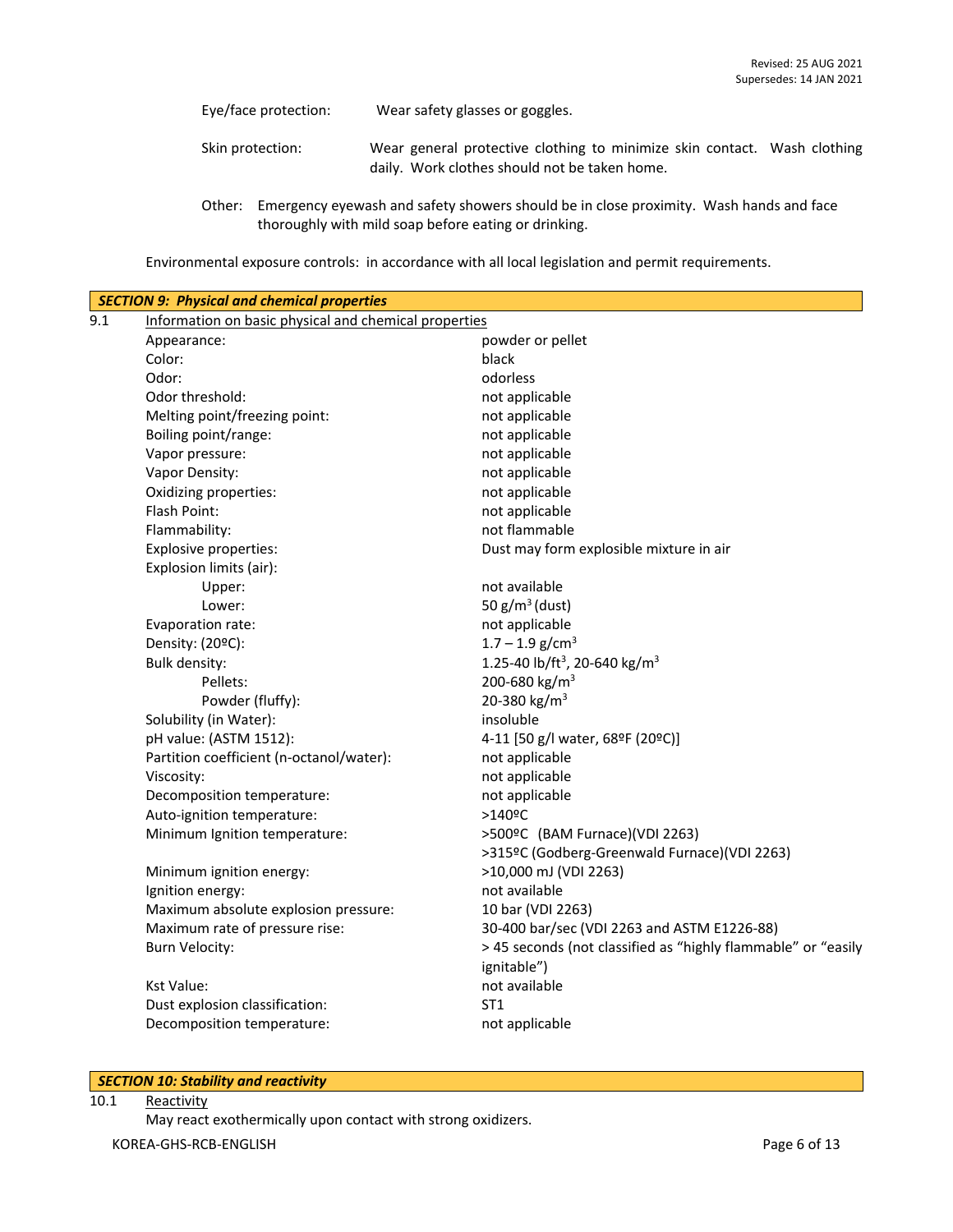| 10.2 | Chemical stability<br>Stable under normal ambient conditions.                           |                                                                                                                                                                                                                                                                                                    |
|------|-----------------------------------------------------------------------------------------|----------------------------------------------------------------------------------------------------------------------------------------------------------------------------------------------------------------------------------------------------------------------------------------------------|
|      | <b>Explosion data</b>                                                                   |                                                                                                                                                                                                                                                                                                    |
|      | Sensitivity to mechanical impact:                                                       | Not sensitive to mechanical impact                                                                                                                                                                                                                                                                 |
|      | Sensitivity to static discharge:                                                        | Dust may form explosible mixture in air. Avoid dust formation. Do not create<br>a dust cloud. Take precautionary measures against static discharges. Ensure<br>all equipment is earthed/grounded before beginning transfer operation.                                                              |
| 10.3 | Possibility of hazardous reactions<br>Hazardous polymerization:                         | Does not occur.                                                                                                                                                                                                                                                                                    |
|      | Possibility of hazardous reactions: None under normal conditions.                       |                                                                                                                                                                                                                                                                                                    |
| 10.4 | Conditions to avoid<br>Avoid high temperatures >400°C (>752°F) and sources of ignition. |                                                                                                                                                                                                                                                                                                    |
| 10.5 | Incompatible materials<br>Strong oxidizers.                                             |                                                                                                                                                                                                                                                                                                    |
| 10.6 | Hazardous decomposition products                                                        | Carbon monoxide, carbon dioxide, organic products of combustion, oxides of sulfur.                                                                                                                                                                                                                 |
|      | <b>SECTION 11: Toxicological information</b>                                            |                                                                                                                                                                                                                                                                                                    |
| 11.1 | Information on toxicological effects                                                    |                                                                                                                                                                                                                                                                                                    |
|      | <b>Acute Toxicity:</b>                                                                  |                                                                                                                                                                                                                                                                                                    |
|      | Oral LD50:                                                                              | $LD_{50}$ (rat) > 8000 mg/kg. (Equivalent to OECD TG 401)                                                                                                                                                                                                                                          |
|      | Inhalation LD50:                                                                        | No data available                                                                                                                                                                                                                                                                                  |
|      | Dermal LD50:                                                                            | No data available                                                                                                                                                                                                                                                                                  |
|      | Skin corrosion/irritation:                                                              | Rabbit: not irritating. (Equivalent to OECD TG 404)<br>Edema = $0$ (max. attainable irritation score: 4)<br>Erythema = $0$ (max. attainable irritation score: 4)<br>Assessment: Not irritating to skin.                                                                                            |
|      | Serious eye damage/irritation:                                                          | Rabbit: not irritating. (OECD TG 405)<br>Cornea: 0 (max. attainable irritation score: 4)<br>Iris: 0 (max. attainable irritation score: 2)<br>Conjunctivae: 0 (max. attainable irritation score: 3)<br>Chemosis: 0 (max. attainable irritation score: 4)<br>Assessment: Not irritating to the eyes. |
|      | Sensitization:                                                                          | Guinea pig skin (Buehler Test): Not sensitizing (OECD TG 406)<br>Assessment: Not sensitizing in animals.<br>No cases of sensitization in humans have been reported.                                                                                                                                |

**Germ cell mutagenicity:** *In vitro:* Carbon black is not suitable to be tested directly in bacterial (Ames test) and other *in vitro* systems because of its insolubility. However, when organic solvent extracts of carbon black have been tested, results showed no mutagenic effects. Organic solvent extracts of carbon black can contain traces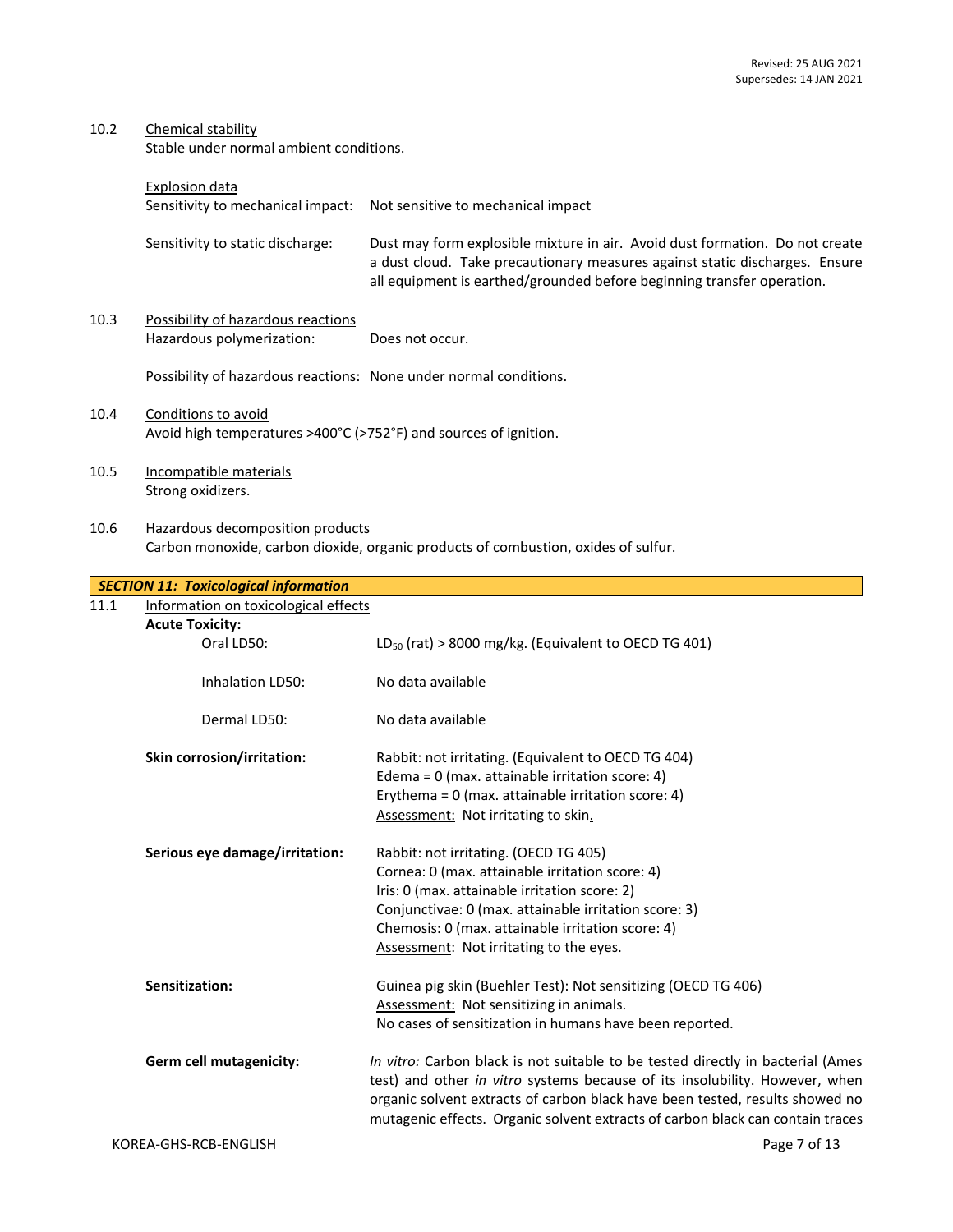of polycyclic aromatic hydrocarbons (PAHs). A study to examine the bioavailability of these PAHs showed that they are very tightly bound to carbon black and are not bioavailable (Borm, 2005).

*In vivo:* In an experimental investigation, mutational changes in the *hprt* ene were reported in alveolar epithelial cells in the rat following inhalation exposure to carbon black (Driscoll*,* 1997). This observation is considered to be rat-specific and a consequence of "lung overload," which leads to chronic inflammation and release of reactive oxygen species. This is considered to be a secondary genotoxic effect and, thus, carbon black itself would not be considered to be mutagenic.

Assessment: *In vivo* mutagenicity in rats occurs by mechanisms secondary to a threshold effect and is a consequence of "lung overload," which leads to chronic inflammation and the release of genotoxic oxygen species. This mechanism is considered to be a secondary genotoxic effect and, thus, carbon black itself would not be considered to be mutagenic.

**Carcinogenicity:** Animal toxicity Rat, oral, duration 2 years. Effect: no tumors.

> Mouse, oral, duration 2 years. Effect: no tumors.

Mouse, dermal, duration 18 months. Effect: no skin tumors.

Rat, inhalation, duration 2 years. Target organ: lungs. Effect: inflammation, fibrosis, tumors.

Note: Tumors in the rat lung are considered to be related to "lung overload" rather than to a specific chemical effect of carbon black itself in the lung. These effects in rats have been reported in many studies on other poorly soluble inorganic particles and appear to be rat specific (ILSI, 2000). Tumors have not been observed in other species (i.e., mouse and hamster) for carbon black or other poorly soluble particles under similar circumstances and study conditions.

### Mortality studies (human data)

A study on carbon black production workers in the UK (Sorahan, 2001) found an increased risk of lung cancer in two of the five plants studied; however, the increase was not related to the dose of carbon black. Thus, the authors did not consider the increased risk in lung cancer to be due to carbon black exposure. A German study of carbon black workers at one plant (Morfeld, 2006; Buechte, 2006) found a similar increase in lung cancer risk but, like the Sorahan, 2001 (UK study), found no association with carbon black exposure. A large US study of 18 plants showed a reduction in lung cancer risk in carbon black production workers (Dell*,* 2006). Based upon these studies, the February 2006 Working Group at the International Agency for Research on Cancer (IARC) concluded that the human evidence for carcinogenicity was *inadequate* (IARC, 2010).

Since the IARC evaluation of carbon black, Sorahan and Harrington (2007) have re-analyzed the UK study data using an alternative exposure hypothesis and found a positive association with carbon black exposure in two of the five plants. The same exposure hypothesis was applied by Morfeld and McCunney (2009) to the German cohort; in contrast, they found no association between carbon black exposure and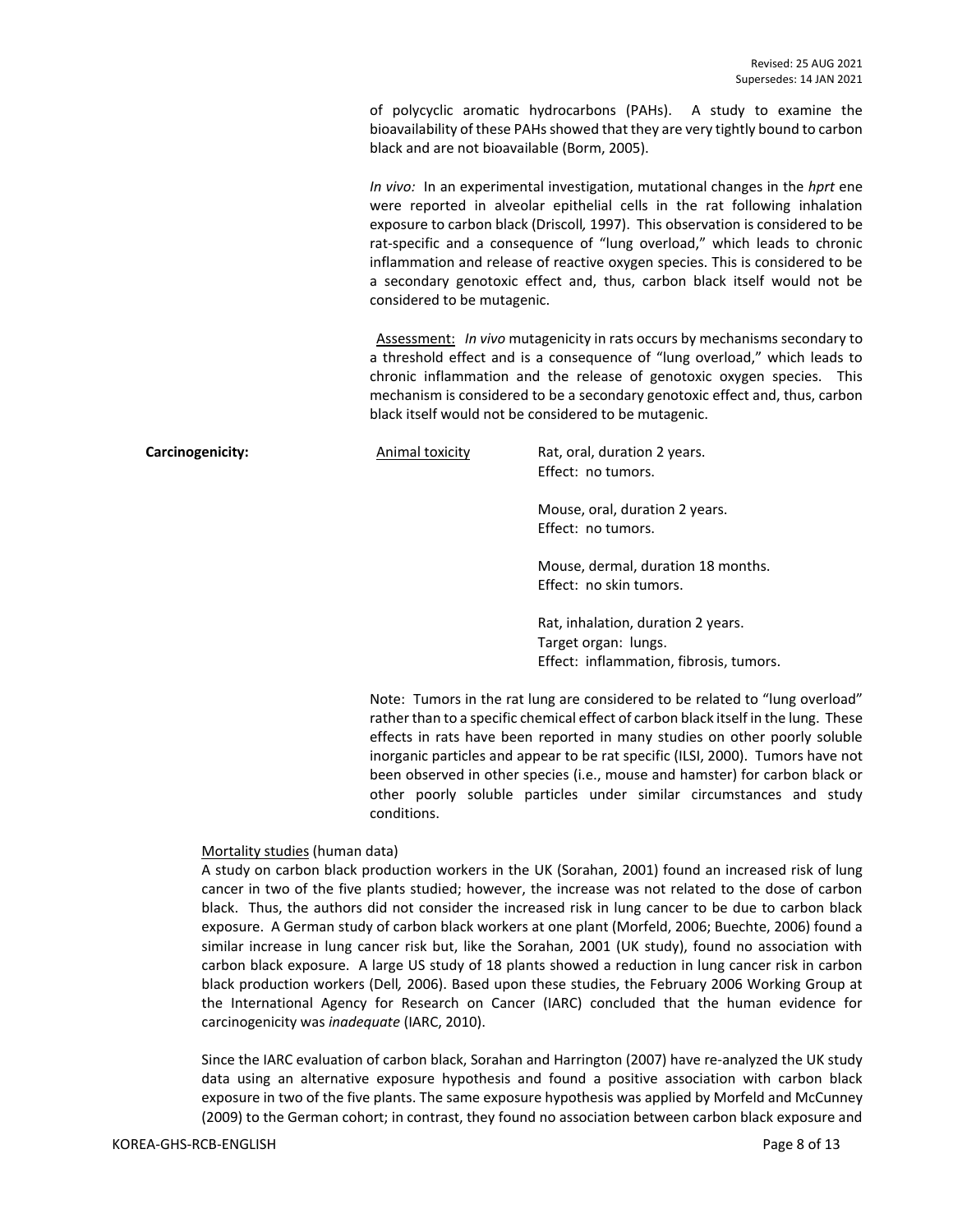lung cancer risk and, thus, no support for the alternative exposure hypothesis used by Sorahan and Harrington.

Overall, as a result of these detailed investigations, no causative link between carbon black exposure and cancer risk in humans has been demonstrated.

#### IARC cancer classification

In 2006 IARC re-affirmed its 1995 finding that there is *"inadequate evidence"* from human health studies to assess whether carbon black causes cancer in humans. IARC concluded that there is *"sufficient evidence*" in experimental animal studies for the carcinogenicity of carbon black. IARC's overall evaluation is that carbon black is *"possibly carcinogenic to humans (Group 2B)".* This conclusion was based on IARC's guidelines, which generally require such a classification if one species exhibits carcinogenicity in two or more animal studies (IARC, 2010).

Solvent extracts of carbon black were used in one study of rats in which skin tumors were found after dermal application and several studies of mice in which sarcomas were found following subcutaneous injection. IARC concluded that there was *"sufficient evidence"* that carbon black extracts can cause cancer in animals (Group 2B).

#### ACGIH cancer classification

Confirmed Animal Carcinogen with Unknown Relevance to Humans (Category A3 Carcinogen).

Assessment: Applying the guidelines of self-classification under the Globally Harmonized System of Classification and Labeling of Chemicals, carbon black is not classified as a carcinogen. Lung tumors are induced in rats as a result of repeated exposure to inert, poorly soluble particles like carbon black and other poorly soluble particles. Rat tumors are a result of a secondary non-genotoxic mechanism associated with the phenomenon of lung overload. This is a species-specific mechanism that has questionable relevance for classification in humans. In support of this opinion, the CLP Guidance for Specific Target Organ Toxicity – Repeated Exposure (STOT-RE), cites lung overload under mechanisms not relevant to humans. Human health studies show that exposure to carbon black does not increase the risk of carcinogenicity.

**Reproductive and developmental toxicity:** Assessment: No effects on reproductive organs or fetal development have been reported in long-term repeated dose toxicity studies in animals.

**Specific target organ toxicity – single exposure (STOT-SE):** Assessment: Based on available data, specific target organ toxicity is not expected after single oral, single inhalation, or single dermal exposure.

## **Specific target organ toxicity – repeated exposure (STOT-RE):**

Animal toxicity

Repeated dose toxicity: inhalation (rat), 90 days, No Observed Adverse Effect Concentration (NOAEC) = 1.1 mg/m<sup>3</sup> (respirable)

Target organ/effects at higher doses are lung inflammation, hyperplasia, and fibrosis.

Repeated dose toxicity: oral (mouse), 2 yrs, No Observed Effect Level (NOEL) = 137 mg/kg (body wt.)

Repeated dose toxicity: oral (rat), 2 yrs, NOEL = 52 mg/kg (body wt.)

Although carbon black produces pulmonary irritation, cellular proliferation, fibrosis, and lung tumors in the rat under conditions of lung overload, there is evidence to demonstrate that this response is principally a species-specific response that is not relevant to humans.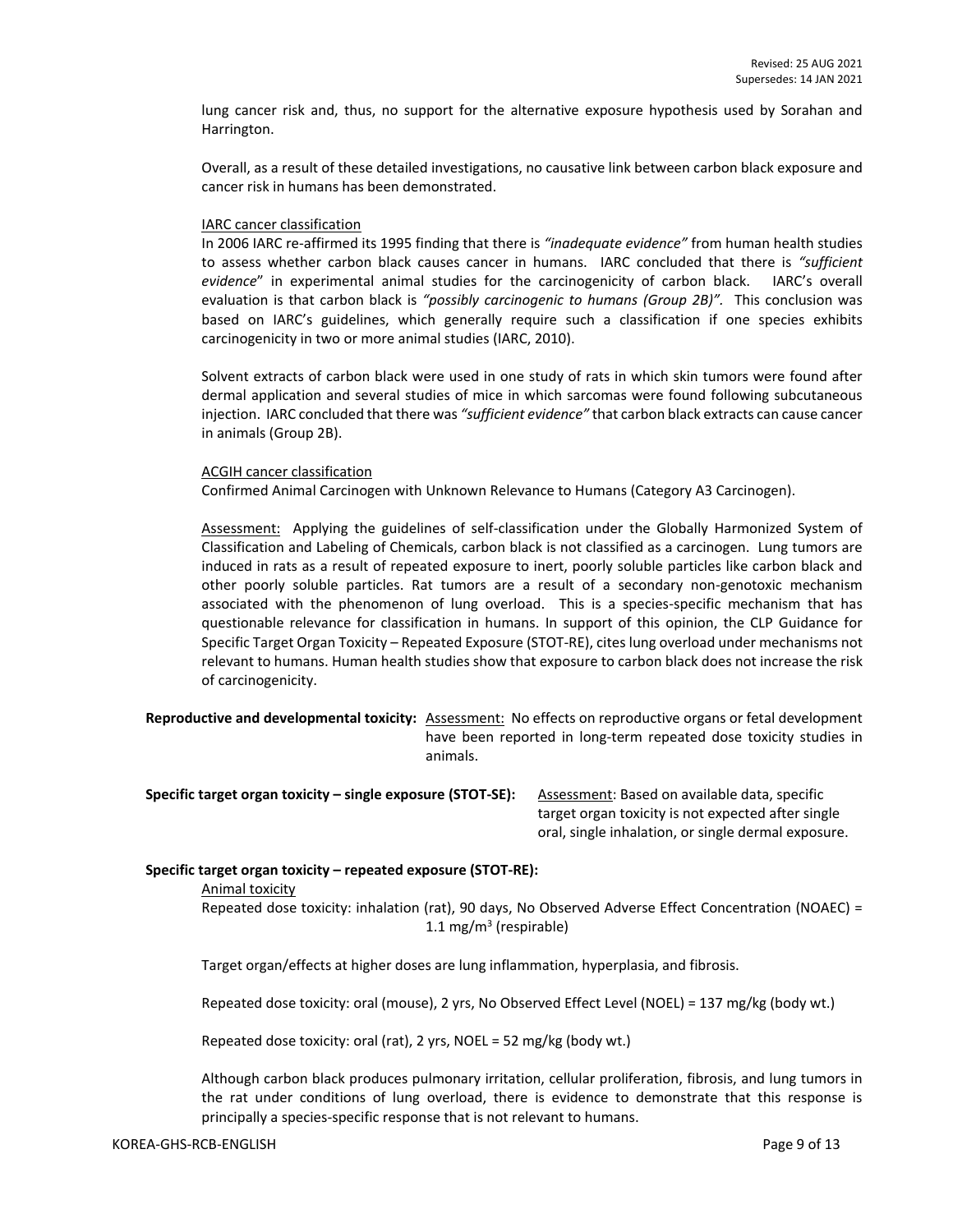### Morbidity studies (human data)

Results of epidemiological studies of carbon black production workers suggest that cumulative exposure to carbon black may result in small, non-clinical decrements in lung function. A U.S. respiratory morbidity study suggested a 27 ml decline in FEV<sub>1</sub> from a 1 mg/m<sup>3</sup> 8 hour TWA daily (inhalable fraction) exposure over a 40-year period (Harber, 2003). An earlier European investigation suggested that exposure to 1 mg/m<sup>3</sup> (inhalable fraction) of carbon black over a 40-year working lifetime would result in a 48 ml decline in FEV<sub>1</sub> (Gardiner, 2001). However, the estimates from both studies were only of borderline statistical significance. Normal age-related decline over a similar period of time would be approximately 1200 ml.

In the U.S. study, 9% of the highest non-smokers exposure group (in contrast to 5% of the unexposed group) reported symptoms consistent with chronic bronchitis. In the European study, methodological limitations in the administration of the questionnaire limit the conclusions that can be drawn about reported symptoms. This study, however, indicated a link between carbon black and small opacities on chest films, with negligible effects on lung function.

### Assessment:

**Inhalation** - Applying the guidelines of self-classification under GHS, carbon black is not classified under STOT-RE for effects on the lung. Classification is not warranted on the basis of the unique response of rats resulting from "lung overload" following exposure to poorly soluble particles such as carbon black. The pattern of pulmonary effects in the rat, such as inflammation and fibrotic responses, are not observed in other rodent species, non-human primates, or humans under similar exposure conditions. Lung overload does not appear to be relevant for human health. Overall, the epidemiological evidence from well-conducted investigations has shown no causative link between carbon black exposure and the risk of non-malignant respiratory disease in humans. A STOT-RE classification for carbon black after repeated inhalation exposure is not warranted.

**Oral:** Based on available data, specific target organ toxicity is not expected after repeated oral exposure.

**Dermal:** Based on available data and the chemical-physical properties (insolubility, low absorption potential), specific target organ toxicity is not expected after repeated dermal exposure.

#### **Aspiration hazard:**

Assessment: Based on industrial experience and the available data, no aspiration hazard is expected.

| <b>SECTION 12: Ecological information</b> |                              |                                                                                                             |  |  |  |  |  |
|-------------------------------------------|------------------------------|-------------------------------------------------------------------------------------------------------------|--|--|--|--|--|
| 12.1                                      | Toxicity                     |                                                                                                             |  |  |  |  |  |
|                                           | Aquatic toxicity:            |                                                                                                             |  |  |  |  |  |
|                                           | Acute fish toxicity:         | LCO (96 h) 1000mg/l, Species: Brachydanio rerio (zebrafish), Method:<br>OECD Guideline 203                  |  |  |  |  |  |
|                                           | Acute invertebrate toxicity: | EC50 (24 h) > 5600 mg/l, Species: Daphnia magna (waterflea),<br>Method: OECD Guideline 202                  |  |  |  |  |  |
|                                           | Acute algae toxicity:        | EC50 (72 h) >10,000 mg/l, NOEC 10,000 mg/l, Species: Scenedesmus<br>subspicatus, Method: OECD Guideline 201 |  |  |  |  |  |
|                                           | Activated sludge:            | ECO (3 h) > 400 mg/l, EC10 (3h): ca. 800 mg/l, Method: DEV L3 (TTC<br>test)                                 |  |  |  |  |  |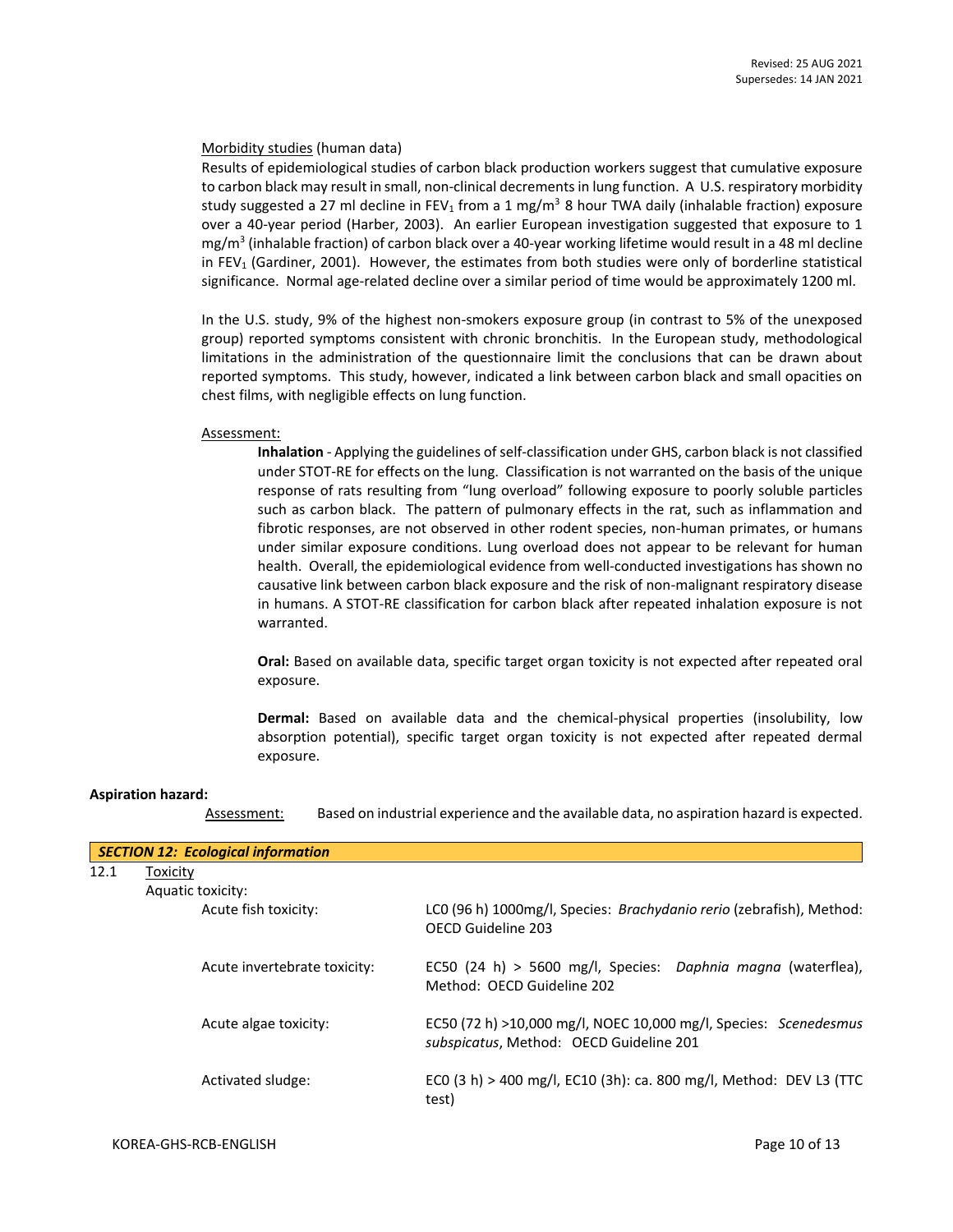12.2 Persistence and degradability Not soluble in water. Expected to remain on soil surface. Not expected to degrade.

laws.

China: IECSC

- 12.3 Bioaccumulative potential Not expected because of the physicochemical properties of the substance.
- 12.4 Mobility in soil Not expected to migrate. Insoluble.
- 12.5 Results of PBT and vPvB assessment Carbon black is not a PBT or a vPvB.
- 12.6 Other adverse effects Not available.

## *SECTION 13: Disposal considerations* 13.1 Waste treatment methods Product disposal: Product should be disposed of in accordance with the regulations issued by the appropriate federal, provincial, state, and local authorities. Container/Packaging disposal: Empty packaging must be disposed of in accordance with national and local

*SECTION 14: Transport information*

The International Carbon Black Association organized the testing of seven ASTM reference carbon blacks according to the UN method, Self-Heating Solids. All seven reference carbon blacks were found to be "Not a self-heating substance of Division 4.2." The same carbon blacks were tested according to the UN method, Readily Combustible Solids and found to be "Not a readily combustible solid of Division 4.1;" under current UN Recommendations on the Transport of Dangerous Goods.

The following organizations do not classify carbon black as a "hazardous cargo" if it is "carbon, non-activated, mineral origin." Birla Carbon's carbon black products meet this definition.

|                                           | <u>DOT</u>                                                                                                                   | <b>IMDG</b>                                                       | <b>RID</b>                                                       |                                                                      | <b>ADR</b> | ICAO (air) | <b>IATA</b> |  |
|-------------------------------------------|------------------------------------------------------------------------------------------------------------------------------|-------------------------------------------------------------------|------------------------------------------------------------------|----------------------------------------------------------------------|------------|------------|-------------|--|
|                                           | 14.1<br>14.2<br>14.3<br>14.4                                                                                                 | UN/ID No<br>Proper shipping name<br>Hazard class<br>Packing group | Not regulated<br>Not regulated<br>Not regulated<br>Not regulated |                                                                      |            |            |             |  |
| <b>SECTION 15: Regulatory information</b> |                                                                                                                              |                                                                   |                                                                  |                                                                      |            |            |             |  |
| 15.1                                      | Industrial Safety and Health Law:                                                                                            |                                                                   |                                                                  | Not applicable                                                       |            |            |             |  |
|                                           | Toxic Chemicals Control Law:<br>Dangerous Material Safety Control:                                                           |                                                                   | Not applicable                                                   |                                                                      |            |            |             |  |
|                                           |                                                                                                                              |                                                                   | Not applicable                                                   |                                                                      |            |            |             |  |
|                                           | Waste Management:<br>International Inventories:<br>Carbon black, CAS number 1333-86-4, appears on the following inventories: |                                                                   |                                                                  | Dispose of in accordance with federal, state, and local regulations. |            |            |             |  |
|                                           |                                                                                                                              |                                                                   |                                                                  |                                                                      |            |            |             |  |
|                                           |                                                                                                                              | Australia:                                                        |                                                                  | <b>AICS</b>                                                          |            |            |             |  |
|                                           |                                                                                                                              | Canada                                                            |                                                                  | DSI                                                                  |            |            |             |  |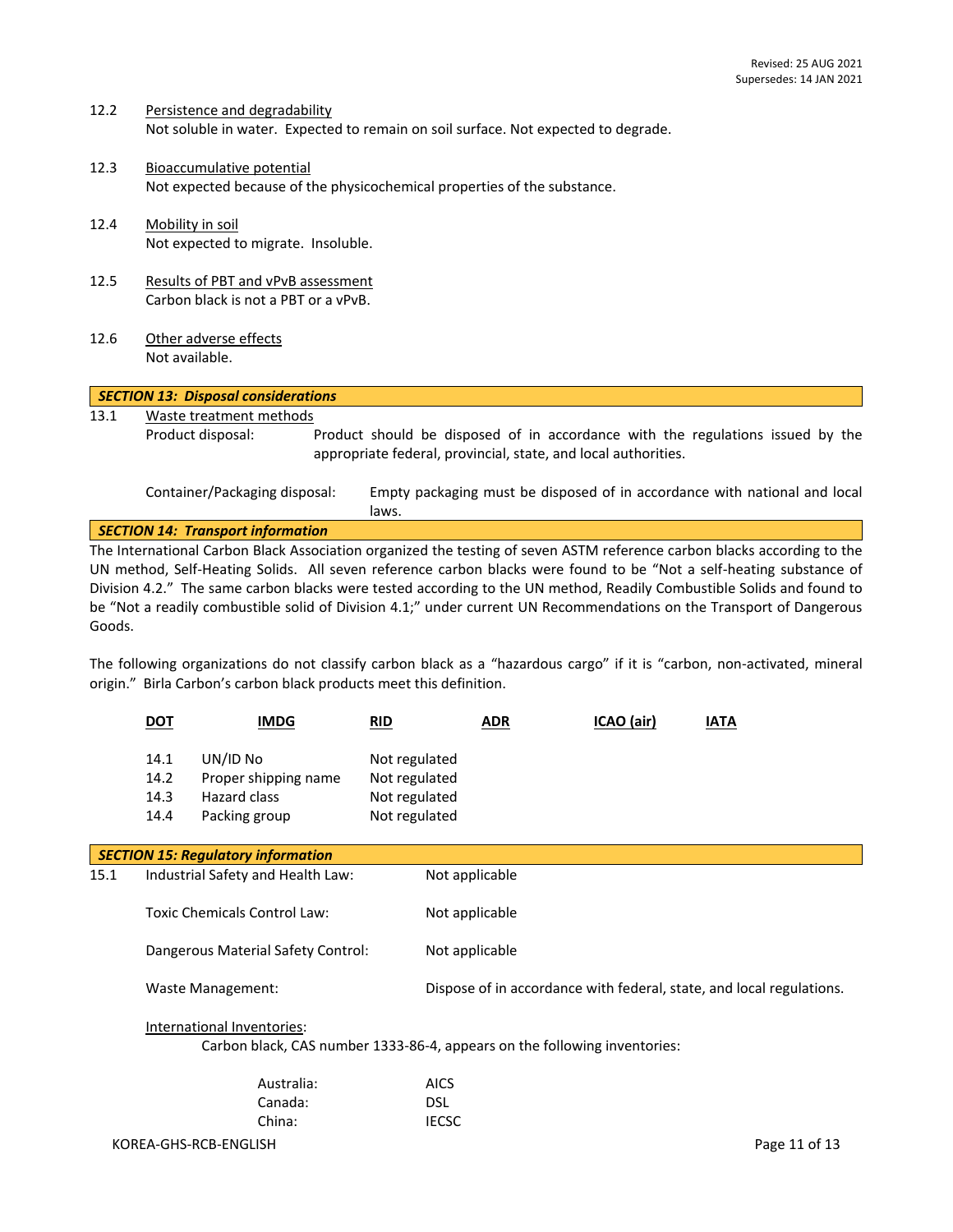| Europe (EU): | EINECS (EINECS-RN: 215-609-9) |  |  |
|--------------|-------------------------------|--|--|
| Japan:       | <b>ENCS</b>                   |  |  |
| Korea:       | KECI                          |  |  |
| Philippines: | <b>PICCS</b>                  |  |  |
| Taiwan:      | <b>TCSI</b>                   |  |  |
| New Zealand: | <b>NZIOC</b>                  |  |  |
| USA:         | <b>TSCA</b>                   |  |  |

| <b>SECTION 16: Other Information</b> |                                  |                                    |                                  |  |  |  |  |
|--------------------------------------|----------------------------------|------------------------------------|----------------------------------|--|--|--|--|
| <b>Contact Information</b>           |                                  |                                    |                                  |  |  |  |  |
| Birla Carbon U.S.A., Inc.            | Birla Carbon Brasil Ltda.        | Birla Carbon Egypt S.A.E.          | Birla Carbon China (Weifang)     |  |  |  |  |
| 370 Columbian Chemicals Lane         | Estrada Renê Fonseca S/N         | El-Nahda Road                      | Co., Ltd.                        |  |  |  |  |
| Franklin, LA 70538-1149, U.S.A.      | Cubatão SP Brazil                | Amreya, Alexandria, Egypt          | Binhai Economic Development      |  |  |  |  |
| Telephone +1 337 836 5641            | CEP 11573-904                    | +20 3 47 70 102                    | Zone                             |  |  |  |  |
|                                      | PABX Operator +55 13 3362 7100   |                                    | Weifang, Shandong, 262737,       |  |  |  |  |
|                                      |                                  |                                    | <b>PRC</b>                       |  |  |  |  |
|                                      |                                  |                                    | Telephone +86 (0536) 530 5978    |  |  |  |  |
| Birla Carbon U.S.A., Inc.            | Birla Carbon Italy S.R.L.        | Birla Carbon India Private Limited | Birla Carbon China (Jining) Co.  |  |  |  |  |
| 3500 South Road S                    | Via S Cassiano, 140              | K-16, Phase II, SIPCOT Industrial  | Ltd.                             |  |  |  |  |
| Ulysses, KS 67880-8103, U.S.A.       | I - 28069 San Martino di Trecate | Complex                            | No. 6, Chenguang Road, Jibei     |  |  |  |  |
| Telephone +1 620 356 3151            | (NO) Italy                       | Gummidipoondi-601201               | High-Tech Industry Park Zone     |  |  |  |  |
|                                      | Telephone +39 0321 7981          | Dist: Thiruvallur, Tamil Nadu      | Jining City, Shandong Province   |  |  |  |  |
|                                      |                                  | India                              | The People's Republic of China,  |  |  |  |  |
|                                      |                                  | +91 44 279 893 01                  | 272000                           |  |  |  |  |
|                                      |                                  |                                    | Telephone +86 (0537) 677 9018    |  |  |  |  |
| Birla Carbon Canada Ltd.             | Birla Carbon Hungary Ltd.        | Birla Carbon India Private Limited | Birla Carbon Korea Co., Ltd.     |  |  |  |  |
| 755 Parkdale Ave. North              | H - 3581 Tiszaújváros            | Village Lohop, Patalganga,         | #1-3, Ulha-Dong                  |  |  |  |  |
| P.O. Box 3398, Station C             | P.O.B. 61, Hungary               | Taluka: Khalapur                   | Yeosu city, cheonnam 555-290,    |  |  |  |  |
| Hamilton, Ontario L8H 7M2            | Telephone +36 49 544 000         | Dist.: Raigad 410207               | Korea                            |  |  |  |  |
| Canada                               |                                  | Maharashtra, India                 | Telephone 82-61-688-3330         |  |  |  |  |
| Telephone +1 905 544 3343            |                                  | +91 22 2192 250133                 |                                  |  |  |  |  |
| Birla Carbon Brasil Ltda.            | Birla Carbon Spain, S.L.U.       | Birla Carbon India Private Limited | Birla Carbon Thailand Public Co. |  |  |  |  |
| Via Frontal km, 1, S/N. Polo         | Carretera Gajano-Pontejos        | Murdhwa Industrial Area            | Ltd.                             |  |  |  |  |
| Petroquimico                         | 39792 Gajano, Cantabria          | P.O. Renukook, Dist: Sonebhadra    | 44 M.1, T. Posa, A. Muang        |  |  |  |  |
| Camaçari Bahia Brazil                | Apartado 283, Santander, Spain   | $U.P. Pin - 231 217$               | Angthong 14000                   |  |  |  |  |
| CEP 42.810-320                       | Telephone +34 942 503030         | India                              | +66 35 672 150-4                 |  |  |  |  |
| Telephone +55 71 3616 1100           |                                  | +91 5446 252 387/88/89/90/91       |                                  |  |  |  |  |

## References:

Borm, P.J.A., Cakmak, G., Jermann, E., Weishaupt C., Kempers, P., van Schooten,FJ., Oberdorster, G., Schins, RP. (2005) Formation of PAH-DNA adducts after in-vivo and vitro exposure of rats and lung cell to different commercial carbon blacks. Tox.Appl. Pharm. 1:205(2):157-67.

Buechte, S, Morfeld, P, Wellmann, J, Bolm-Audorff, U, McCunney, R, Piekarski, C. (2006) Lung cancer mortality and carbon black exposure – A nested case-control study at a German carbon black production plant. J.Occup. Env.Med. 12: 1242-1252.

Dell, L, Mundt, K, Luipold, R, Nunes, A, Cohen, L, Heidenreich, M, Bachand, A. (2006) A cohort mortality study of employees in the United States carbon black industry. J.Occup. Env. Med. 48(12): 1219-1229.

Driscoll KE, Deyo LC, Carter JM, Howard BW, Hassenbein DG and Bertram TA (1997) Effects of particle exposure and particle-elicited inflammatory cells on mutation in rat alveolar epithelial cells. Carcinogenesis 18(2) 423- 430.